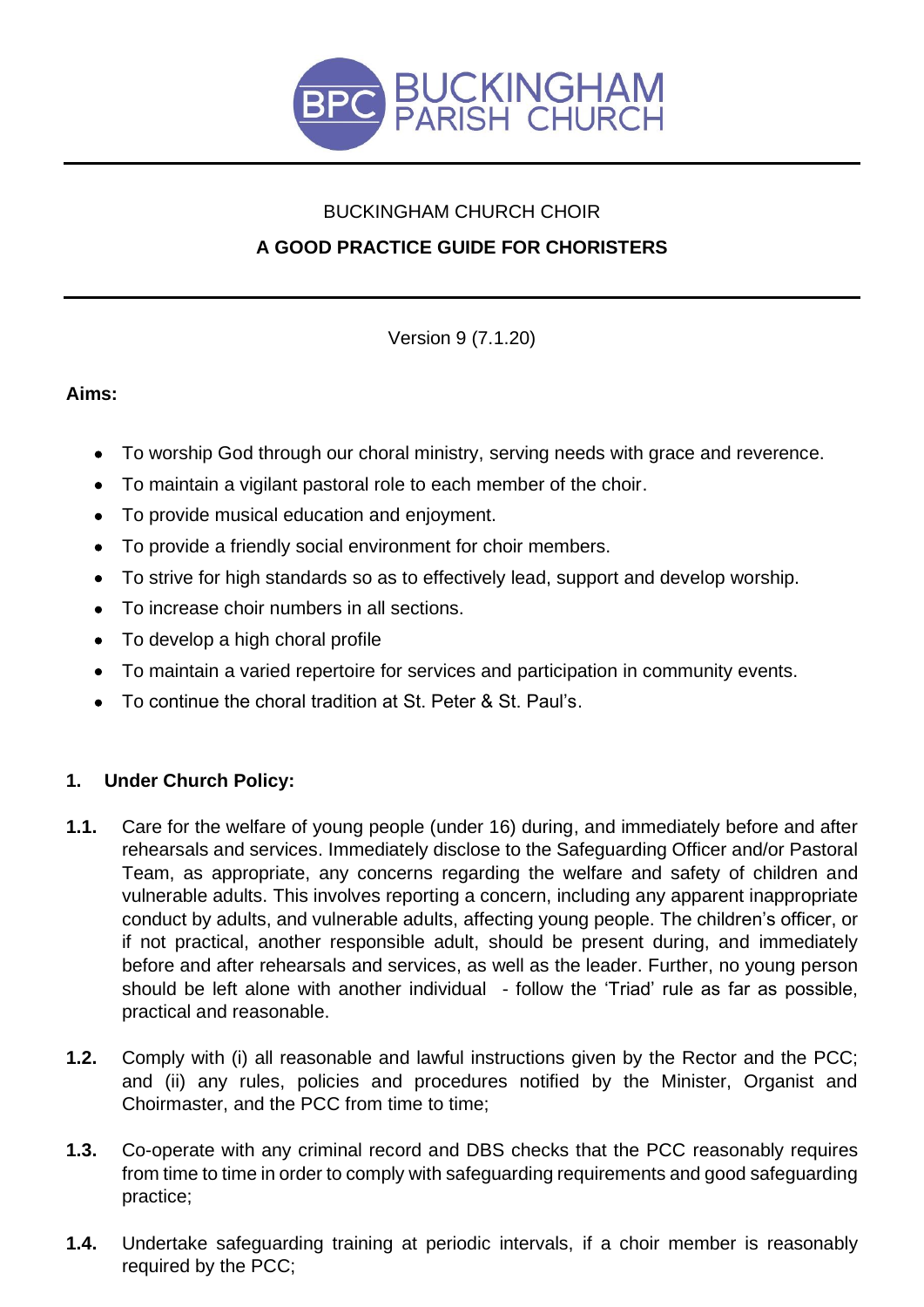- **1.5.** At all times fully comply with the security and Health and Safety arrangements in relation to the Church and the safety of choristers (under 16) as above.
- **1.6.** Not admit any person to or dismiss any person from the Choir, without prior approval of the Choirmaster & Organist / Minister, as appropriate.
- **1.7.** The Choir shall be affiliated to the Royal Schools of Church Music

## **2. Choristers Obligations**

**2.1.** Any person wishing to become a chorister shall apply for an audition which will be held by the Organist and Choirmaster. If successful, the candidate will be offered a probationary position. Acceptance of such membership shall imply agreement to these Rules.

**2.2.** In exceptional circumstances, Choristers may be asked to reconsider their position and/or reaudition. This will always be a helpful, supportive process. Following re-audition/discussion a Chorister shall be given support and guidance on areas for improvement and if appropriate, a reasonable period in which to improve. If the Organist and Choirmaster finds that the Chorister's performance is still unsatisfactory the Organist and Choirmaster may then recommend to the Rector that we ask the Chorister to stand down. In all circumstances, the Chorister's membership shall be reviewed following discussion with the member (Chorister) and with sensitivity at all times. The termination date should be agreed.

**2.3.** Each Chorister shall be responsible for seeking to develop and improve standards of his/her technique, for example, correct posture through the RSCM Voice for Life Scheme. The choir will encourage members to attend courses and will give financial support where possible for junior choristers (U18) to attend.

**2.4.** Unless another arrangement has been agreed (e.g. for holiday, unavoidable commitment etc.), Choristers shall make every effort to attend all rehearsals and services and arrive at rehearsals punctually, allowing time to have books ready.

**2.5.** Choristers must look after their music and bring a pencil to rehearsals.

**2.6.** If Choristers are unable to commit to singing in a service, they should notify the Organist and Choirmaster, giving reasonable advance notice.

**2.7.** Choristers/members should always notify the Choirmaster of any planned absence and give reasonable notice except in exceptional circumstances. In the case of unexplained absence, the Choirmaster will make every effort to check on the welfare of the individual(s).

**2.8.** Choristers shall ensure that they are competent to sing their own part at each service. In exceptional circumstances, a Chorister may be refused permission by the Organist and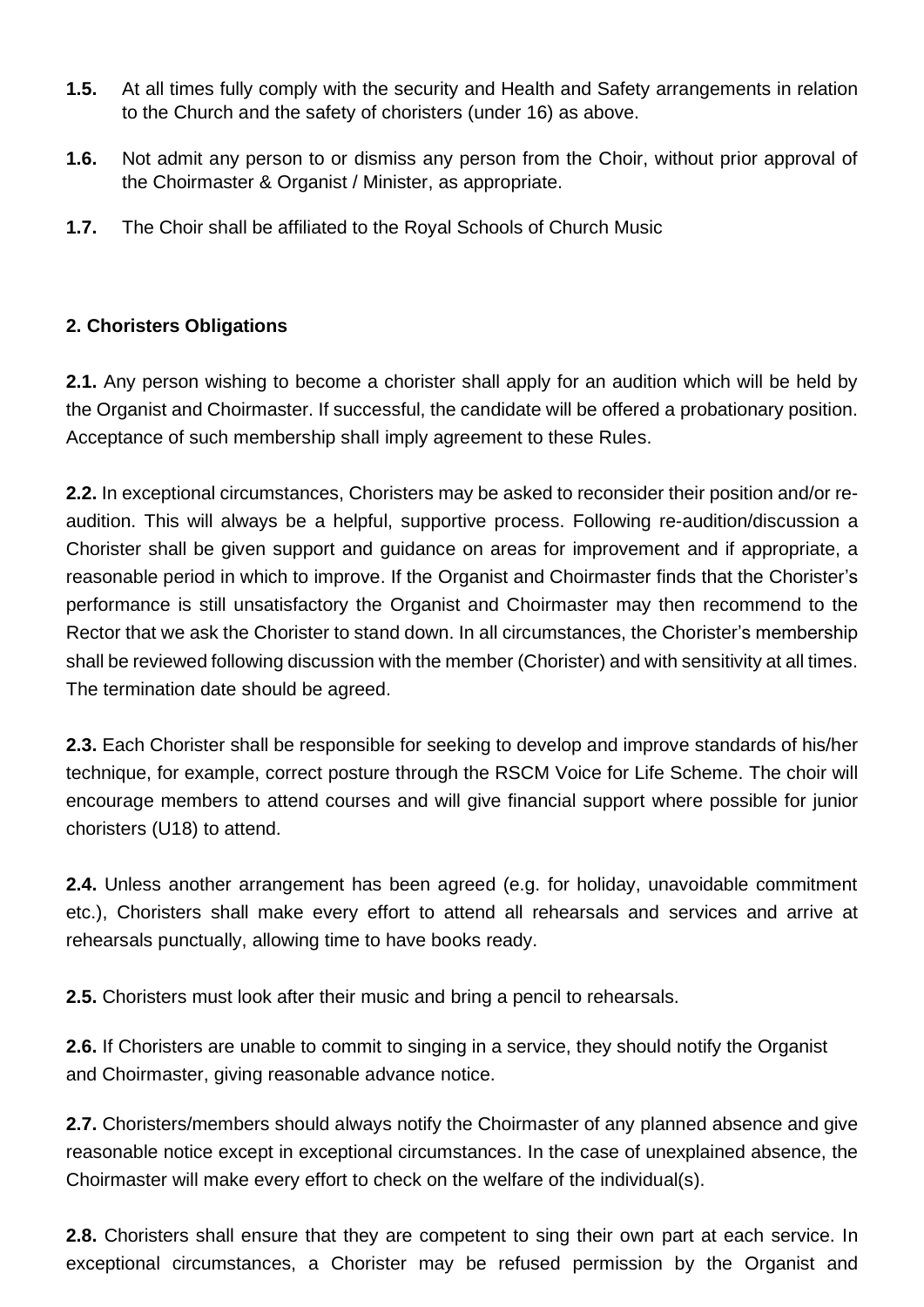Choirmaster to sing at a particular service/concert, for example, if the member has had insufficient rehearsal with the choir.

**2.9.** Members will be issued music free of charge. Choristers shall not retain choir copies indefinitely, but return them to the choir library promptly. All choristers have a responsibility to keep the library tidy, particularly when putting copies and folders away. If a Chorister wishes to have their own copy at home beyond the practice period, they must buy their own copy. Choristers must also meet the cost of any damaged music beyond reasonable wear and tear, including hired copies of music where applicable, and any charges for exceeding the loan period(s). For hired music, copies shall be returned to the Librarian in the same state as they were acquired, and with pencil markings erased.

**2.10.** Choristers shall not bring the choir and church into disrepute. They shall use their best endeavours to publicise the choir positively.

**2.11.** Choristers shall provide the Organist and Choirmaster with contact details and keep him/her informed of any changes to these details. By becoming a Chorister an individual does not automatically consent to the circulation of his/her details to other Choristers in printed or electronic format.

**2.12.** Choristers undertake not to distribute contact details of any choir member without their permission.

**2.13.** The highest standards of conduct must be maintained in all pastoral, counselling, educational, musical, worship and recreational circumstances. It is unacceptable for any person(s) to engage in behaviour or any action which might allow an inappropriate relationship to develop with a child or young person, or might expose them to unsuitable influences.

#### **3. Termination of Membership**

**3.1.** Choristers shall give the Organist & Choirmaster reasonable notice (at least one month) to terminate their membership, unless there are exceptional circumstances. Membership shall also be deemed to have lapsed if a Chorister does not attend the first four rehearsals of the Season, or misses four consecutive Thursday rehearsals, and/or no contact is made with the Organist & Choirmaster to advise of the reason for the absence. If no arrangement is made, membership is to lapse.

**3.2.** A Chorister may be asked to leave the Choir in the circumstances set out in Rule [2.2] above.

**3.3.** If a Chorister needs to be absent for a set period, such as an extended holiday or rehearsals for a community event, the Chorister should notify the Organist & Choirmaster so that an arrangement may be made, agreed, and made transparent to the choir membership.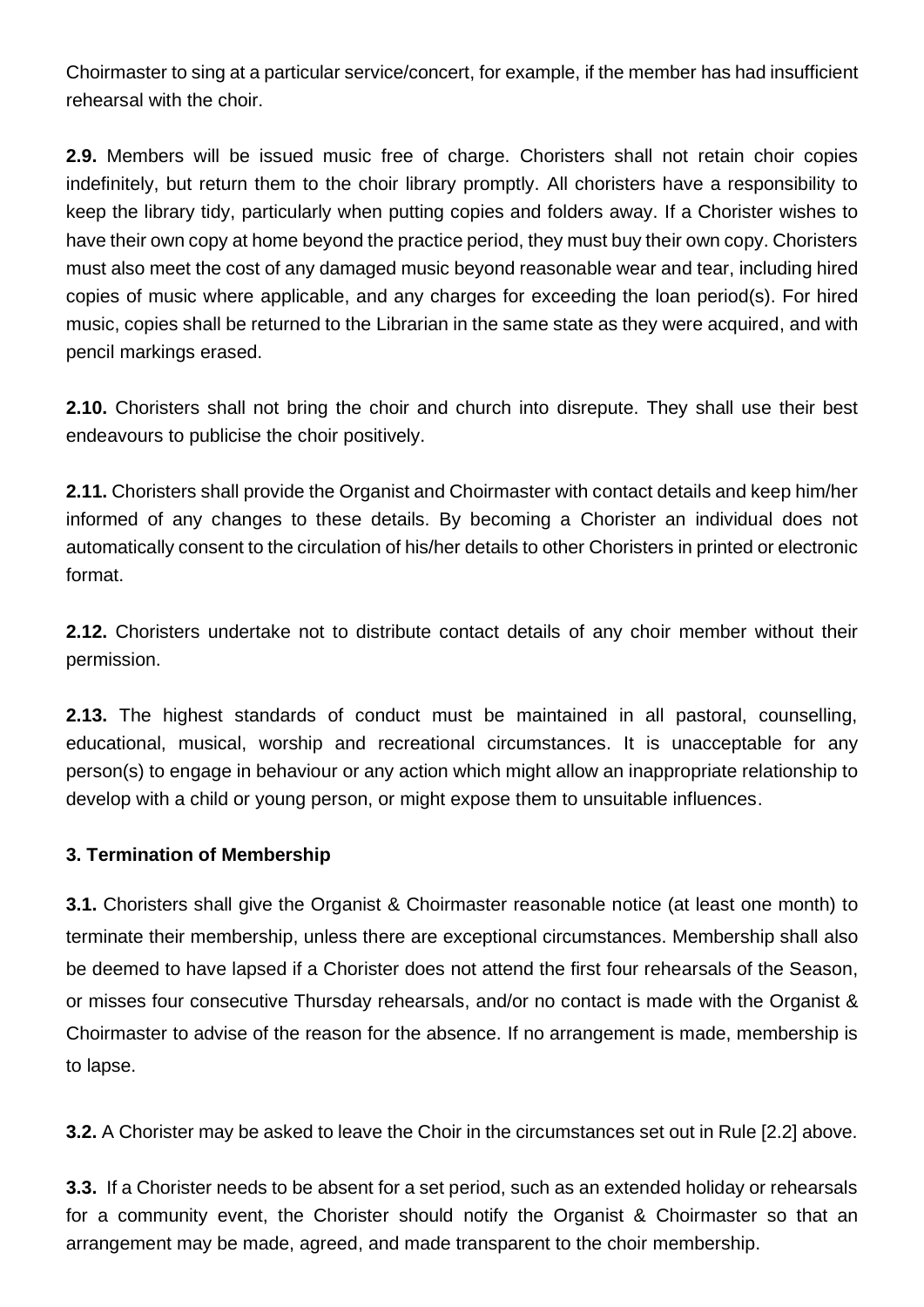**3.4.** University/College students may join the choir for a limited period during their vacations, for example, study leave, Christmas and Easter.

**3.5.** Ad hoc, occasional appearances, or 'cherry picking', is unhelpful to the choir. Without regular attendance and commitment, membership will lapse. This includes, for example, attending another choir at the same time(s).

**3.6.** The Rector may terminate a Chorister's membership without notice if he/she commits an act of gross misconduct.

## **4. Rehearsal and Services**

**4.1.** Rehearsals begin and/or end with choir prayer(s).

**4.2.** The choir shall normally rehearse weekly on Thursdays in school term time (7:10pm – 8:15pm) and on Sundays (10:25am – 10:45am) and before Benefice Services (5:25pm – 5:45pm), allowing reasonable flexibility for unavoidable individual commitments. This does not include going to sing in another choir. If extenuating circumstances occur, the Organist and Choirmaster, or a nominated person, will contact all members by telephone/email to provide an update.

**4.3.** Each member of the choir shall conduct him/herself in keeping with the expected musical and collegiate standards of Buckingham Church Choir, as stated by the Organist and Choirmaster and in accordance with these guidelines. This includes recognising being part of a team and 'not performing as a separate entity' (RSCM, Voice for Life Chorister's Companion, 2009); being reliable, cooperative and committed; being aware of the needs of the other members of the choir; being respectful of the musical requirements for leading worship; and giving warmth and conviviality to all.

**4.4.** Unless an active, regular member, Buckingham Church Choir reserves the right to refuse admission to attend choir at practices, rehearsals, and/or during services".

**4.5.** Choristers shall wear the choir's robe at Buckingham Parish Church Services, Benefice Services and at other singing events involving the choir's title, unless there are circumstances such as disability, medical etc. which prevent a Chorister from carrying out their normal robed duties. Surplices shall be worn (excluding probationers, rehearsals and on Good Friday). Processions shall be conducted in an orderly fashion.

**4.6.** Each member of the choir is responsible for the prompt return of music books and other sheet music after each service; unless needed for another service forthcoming, music shall be returned to the choir library. This helpfully reduces administration time. Similarly, copies should not be left at home for disproportionate periods of time.

**4.7.** Choristers are requested not to chatter during rehearsals and during the organ voluntaries immediately before and after services.